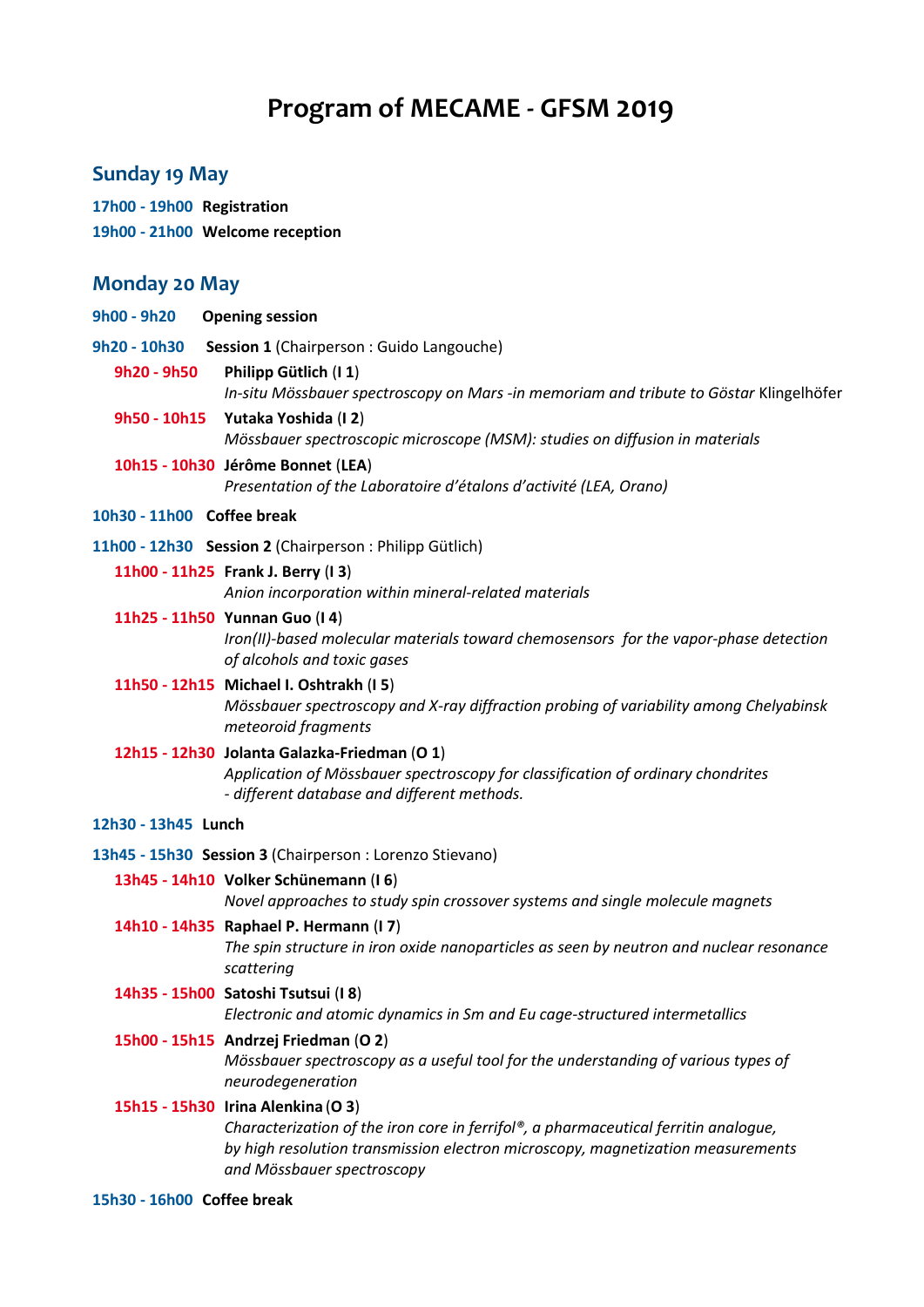#### **16h00 - 17h30 Session 4** (Chairperson : Jean Ladrière)

#### **16h00 - 16h25 Jean-Marie R. Génin (I 9)**

*<sup>57</sup>Fe and <sup>61</sup>Ni Mössbauer spectroscopy; analogies between the biogeochemical cycles of iron and nickel in hydromorphic soils and search of new NiII -NiIII LDH minerals homologous to fougèrite, trébeurdenite and mössbauerite.*

#### **16h25 - 16h50 Tadeusz Szumiata (I 10)**

*Iron speciation in technogenic environmental samples studied with Mössbauer spectrometry*

## **16h50 - 17h15 Zara Cherkezova-Zheleva (I 11)**

*Study on the reuse of Fe-based amorphous alloys containing CRM for wastewater remediation*

**17h15 - 17h30 Angelina Antonova (O 4**) *Investigations of siderite, magnetite and ferrihydrite transformations by syntrophic culture*

**17h30 - 18h30 Session 5** (Chairperson : Samuel Jouen)

**17h30 - 18h30** Flash presentations (**P 1 - P 12**) and poster session

#### **18h30 - 19h00 Wine & Piano, Itsko Yoshida**

## **Tuesday 21 May**

**8h45 - 10h30 Session 6** (Chairperson : Frank Berry)

#### **8h45 - 9h10 Frédéric Jaouen** (**I 12**)

*Understanding active sites in pyrolyzed Fe-N-C catalysts for fuel cell cathodes by bridging density functional theory calculations and <sup>57</sup>Fe Mössbauer spectroscopy*

## **9h10 - 9h35 Junhu Wang (I 13)**

*Unique role of Mössbauer spectroscopy in assessing structural features of heterogeneous catalysts* 

#### **9h35 - 10h00 Stjepko Krehula (I 14)**

*Influence of doping on the structural, optical and photocatalytic properties of iron oxide nanoparticles*

### **10h00 - 10h15 Irfan Khan (O 5)**

*The relationship between structure and photo-fenton catalytic ability of iron-containing aluminosilicate glass prepared by sol-gel method*

## **10h15 - 10h30 Ahmed S. Ali (O 6)**

*Mössbauer and photocatalytic studies of nitric acid treated domestic waste slag for methylene blue decomposition*

#### **10h30 - 11h00 Coffee break**

**11h00 - 12h30 Session 7** (Chairperson : Jose Luis Tirado)

#### **11h00 - 11h25 Abdelfattah Mahmoud (I 15)**

*Electrode materials for Li-ion and Na-ion batteries prepared by hydrothermal and spray drying methods*

#### **11h25 - 11h50 Ernő Kuzmann (I 16)**

*Electrodeposited Sn-Fe-Co-Ni quaternary alloys characterised by <sup>57</sup>Fe and <sup>119</sup>Sn Mössbauer spectroscopy and other methods*

#### **11h50 - 12h15 Jose F. Marco (I 17)**

*Mossbauer investigations on lithium manganese ferrites with spinel-related structure* 

#### **12h15 - 12h30 Vincent Gabaudan (O 7)**

*SnSb vs. Sn: improving the performance of Sn-based anodes for K-ion batteries by synergetic alloying with Sb*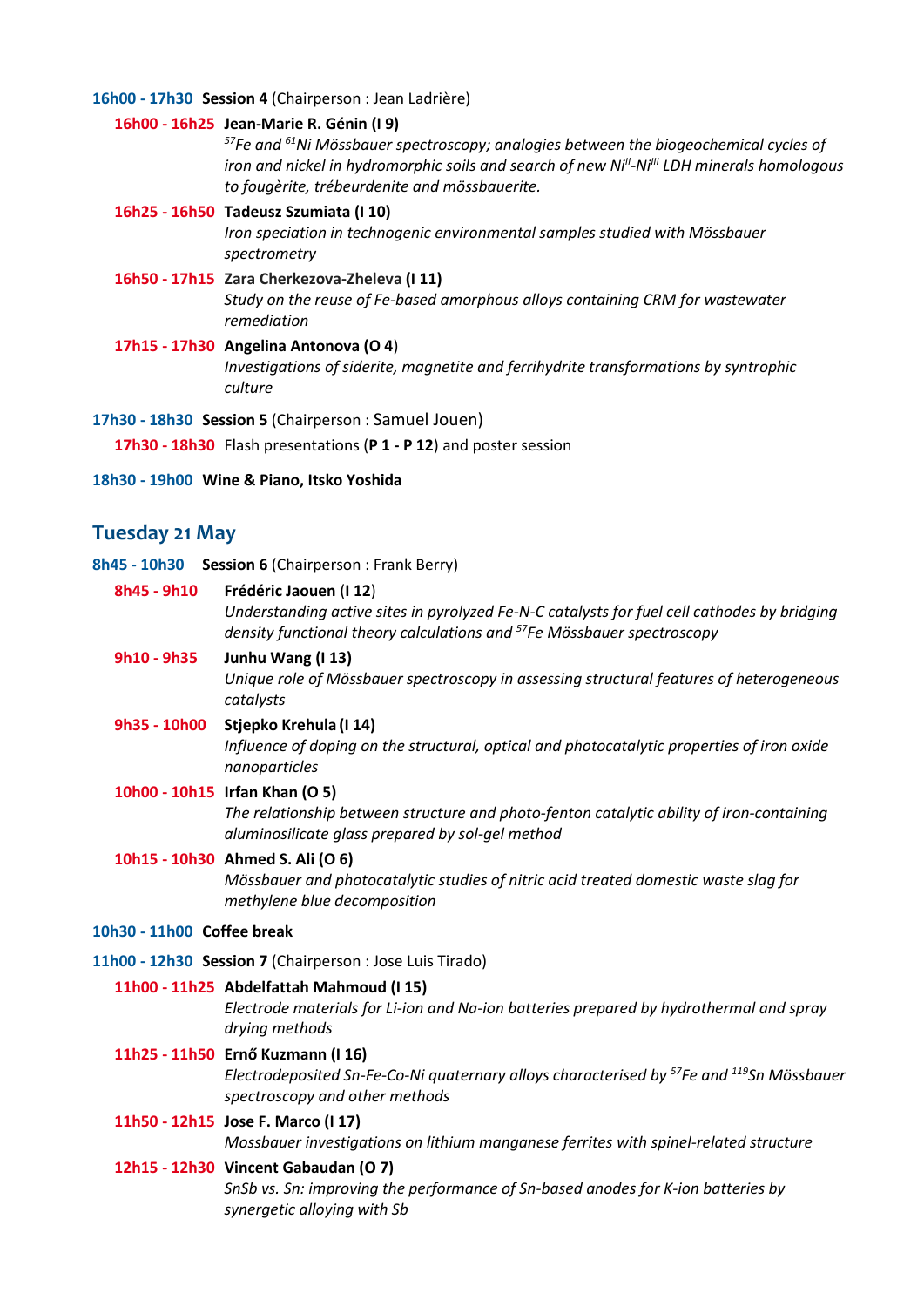#### **12h30 - 13h45 Lunch**

**13h45 - 15h30 Session 8** (Chairperson : Yann Garcia)

**13h45 - 14h10 Takafumi Kitazawa (I 18)**

*Mössbauer spectroscopic evolution on spin crossover Hofmann-like coordination polymers as smart materials*

**14h10 - 14h35 Yiannis Sanakis (I 19**)

*A family of redox active octanuclear clusters containing a Fe4O4-cubane core*

**14h35 - 15h00 Helena J. Shepherd (I 20**) *New pathways to switchable molecular materials*

#### **15h00 - 15h15 Shufang Xue (O 8)**

*Investigation of the relationship between ligand substituents and spin state in a family of iron(II) complexes*

**15h15 - 15h30 Houria Benaissa (O 9)** *Triazole-based Fe(II) spin crossover chains in pores of SBA15*

## **15h30 - 16h00 Coffee break**

**16h00 - 17h20 Session 9** (Chairperson : Jose F. Marco)

#### **16h00 - 16h25 Julien Fourcade (I 21)**

*Examples of Mössbauer spectroscopy uses that served product development; when very small variations can help understand large differences*

#### **16h25 - 16h50 Vadim Ksenofontov (I 22)**

*Mössbauer analysis of the isoelectronic substitution of selenium with sulfur in superconducting Rb0.8Fe1.6Se<sup>2</sup>*

- **16h50 - 17h05 Shinji Kitao (O 10)** *<sup>125</sup>Te-Mössbauer study of Fe1.1Te and FeTe0.5Se0.5 superconductor*
- **17h05 - 17h20 Catherine Cordier (O 11)** *Mössbauer characterization of HEA-CCA alloys during development*
- **17h20 - 18h30 Session 10** (Chairperson : Yutaka Yoshida)

**17h20 – 18h30** Flash presentations (**P13 - P23**) and poster session

**17h30 – 18h30 GFSM meeting** (for members only)

## **Wednesday 22 May**

- **8h45 - 10h30 Session 11** (Chairperson : Moulay Tahar Sougrati) **8h45 - 9h10 Rémi Dedryvère (I 23)** *X-ray photoelectron spectroscopy and its applications in the field of batteries* **9h10 - 9h35 Tatsuo Fujii (I 24)**  *In situ Mössbauer analysis of bacterial iron-oxide nano-particles for lithium-ion battery* **9h35 - 10h00 Jose-Luis Tirado (I 25**) *Mössbauer spectroscopy of conversion electrodes for Na-ion batteries* **10h00 - 10h15 Shiro Kubuki (O 12)** *Mössbauer study of iron- and tin- containing vanadate glass applying as a cathode active material for sodium ion battery* **10h15 - 10h30 Mbolantenaina Rakotomalala Robinson** (**O 13**) *Starch functionalized magnetite for arsenic nanoremediation*
- **10h30 - 11h00 Coffee break**